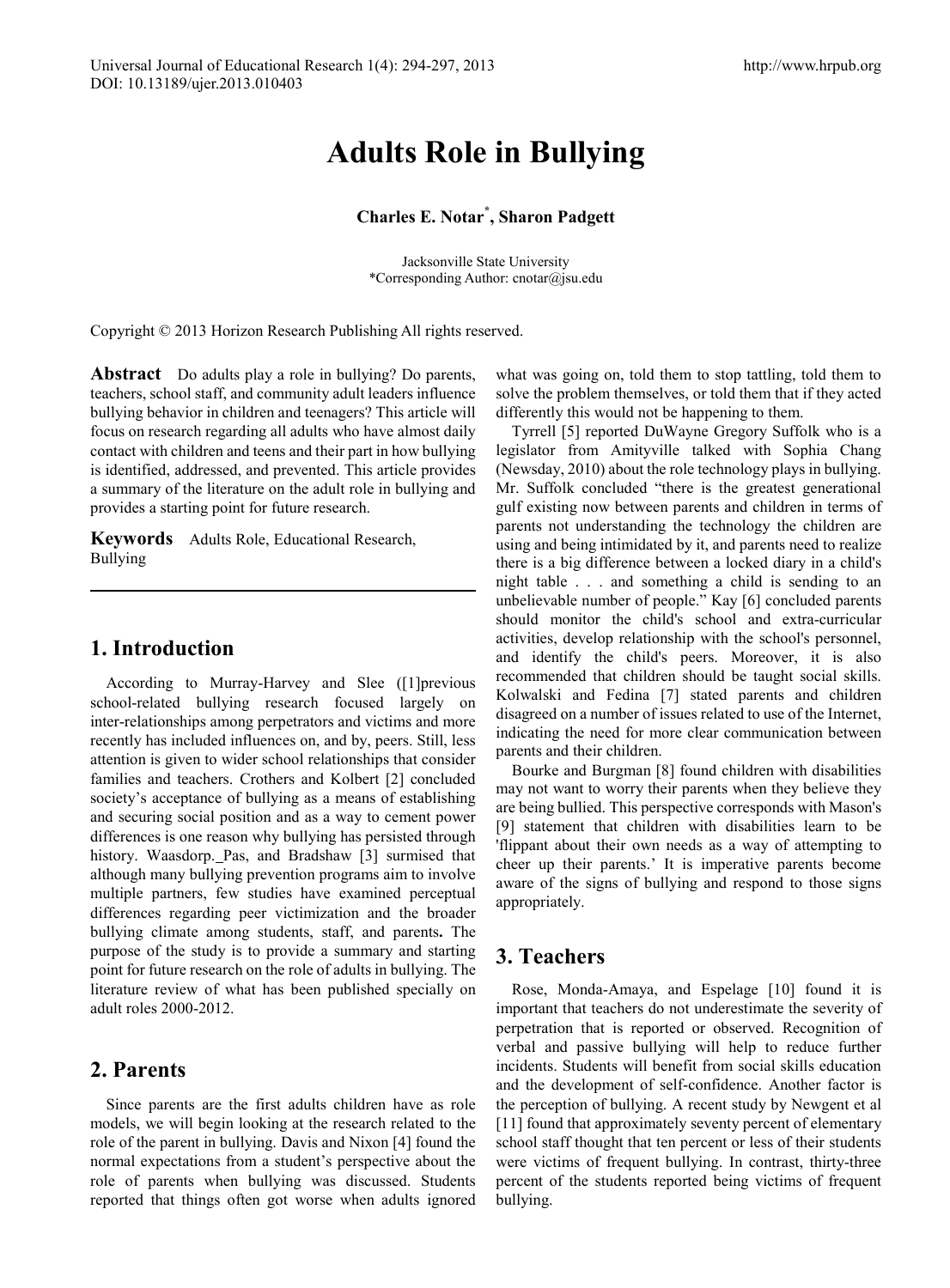According to de Moncy, Pihl and Zanberg [12] half the teachers participating in their study have a too positive view on the social position of students who are bullied. These teachers tended to seriously underestimate both the frequency with which students are being bullied and the frequency with which these students actively bully their peers. Crothers and Kolbert [2] found classroom teachers may benefit from perceiving peer victimization among students as a behavior management issue that can be prevented or addressed through authoritative discipline, guidance curricular approaches, and teacher-parent partnerships, among other methods.

According to Hazel's research [13], emergent from the data were the adults' preoccupation with improving results on the state-mandated high-stakes achievement test in contrast to the children's identification of largely unchecked bullying and its negative impact on their school experience and learning. Delfabbro, et al [14] found that victims of teacher victimization were more likely to be rated as less able academically, had less intention to complete school and were more likely to be engaged in high-risk behaviors such as gambling, drug use and under-age drinking. Da Costa and Gil [15] also suggested attending special education classes or requiring extra help from teachers can also cause students to be involved in bullying situations.

Acts of teasing and bullying vary greatly and depend in part on demographic characteristics. Will and Neufeld [16]) stated age, sex, and ethnicity make some children more vulnerable than others to be victims of bullying. This provides an even greater reason for teachers to be careful to avoid stereotyping children simply on the basis of their belonging to certain groups because each case of bullying is different.

According to Kaloyirou and Lindsay [17], teachers usually report their difficulties in understanding bullies and their anxiety to find effective ways to deal with them. Bourke and Burgman [8] cited Rigby [18] stating that many of the participants in their study felt teachers were not responding appropriately when bullying was reported. Effective action regarding bullying and responding to bullying must be a combined effort from teachers and students.

As recent as February 2013, Suzanne Tobias from the Wichita Eagle (as printed in the *Anniston Star* February 17, 2013) reported teachers of fifth-graders did not realize the role they might play in causing a student to be bullied. When these teachers were asked about bullying they assumed the reference was to the usual kinds of bullying: playgrounds, hallways, cyberspace, student vs. student. However, these teachers in Wichita, Kansas began to look at how they themselves might actually encourage bullying types of behavior. The main area of focusfor these teachers was cultural bullying. They realized as teachers they needed to understand and value diverse backgrounds and cultures of their students. As a result of teachers' responses to these students, other students might be more accepting of the diverse student population.

#### **4. Adults in General**

Adults with whom students relate to outside of the home and school can also influence bullying behavior – either positively or negatively. According to Fried and Fried [19] some teasing in childhood is inevitable, and it can be an important preparation for life. However, there is a point when teasing stops being helpful or playful; and it becomes humiliating or emotionally abusive, and when the victim requires protection from the teaser.

Will and Neufeld [16] concluded that when adults or parents accept bullying as an unfortunate stage that some children go through, the potential for bullying to escalate into more-violent acts increases. The other problem which exists with believing the idea that bullying is part of growing up is there are some children who are more likely than other children to be victimized repeatedly and persistently by peers. The perpetrating bullies conclude their behavior is sanctioned and they have a right to treat others the way they are treating them. In addition to this, bullies hear adults make such comments as: "Being bullied is just part of growing up," "You need to stand up for yourself," "Boys will be boys," "You need to toughen up; don't be so sensitive," "They tease you because they like you," or "They're just jealous." These messages, which imply that bullying is something which all students must endure as a part of growing up, come from adults whom the students love and respect, adding validity to the students' perceptions. These messages subtly contribute to making violence a complex, widespread, and deeply rooted behavior in our culture.

When adults don't intervene in circumstances such as these, they send the message that hurtful words, hateful looks, or craftily surreptitious remarks are acceptable as stated by Will and Neufeld [16] Additionally, it is important to consider many kinds of evidence before drawing conclusions. Furthermore, sometimes it is difficult to distinguish between normal behavior and adverse behavior that can affect a student's psychological well-being.

## **5. Prevention**

There are many strategies for preventing bullying that adults can utilize when dealing with their children, their students, or children of relatives and neighbors. In this section, we examined strategies for adults to utilize in helping children/students overcome bullying situations. Any program for training adults on their role should encompass these strategies.

- 1. Foster positive staff-student communication and providing support to targets of bullying [20].
- 2. Work in partnerships to overcome bullying [19]
- 3. Be willing to listen and give advice [4].
- 4. Express what the other person did was wrong [4].
- 5. Check in with your child/student to let them know you are watching to provide support. [4].
- 6. Talk through situations with your child/student to help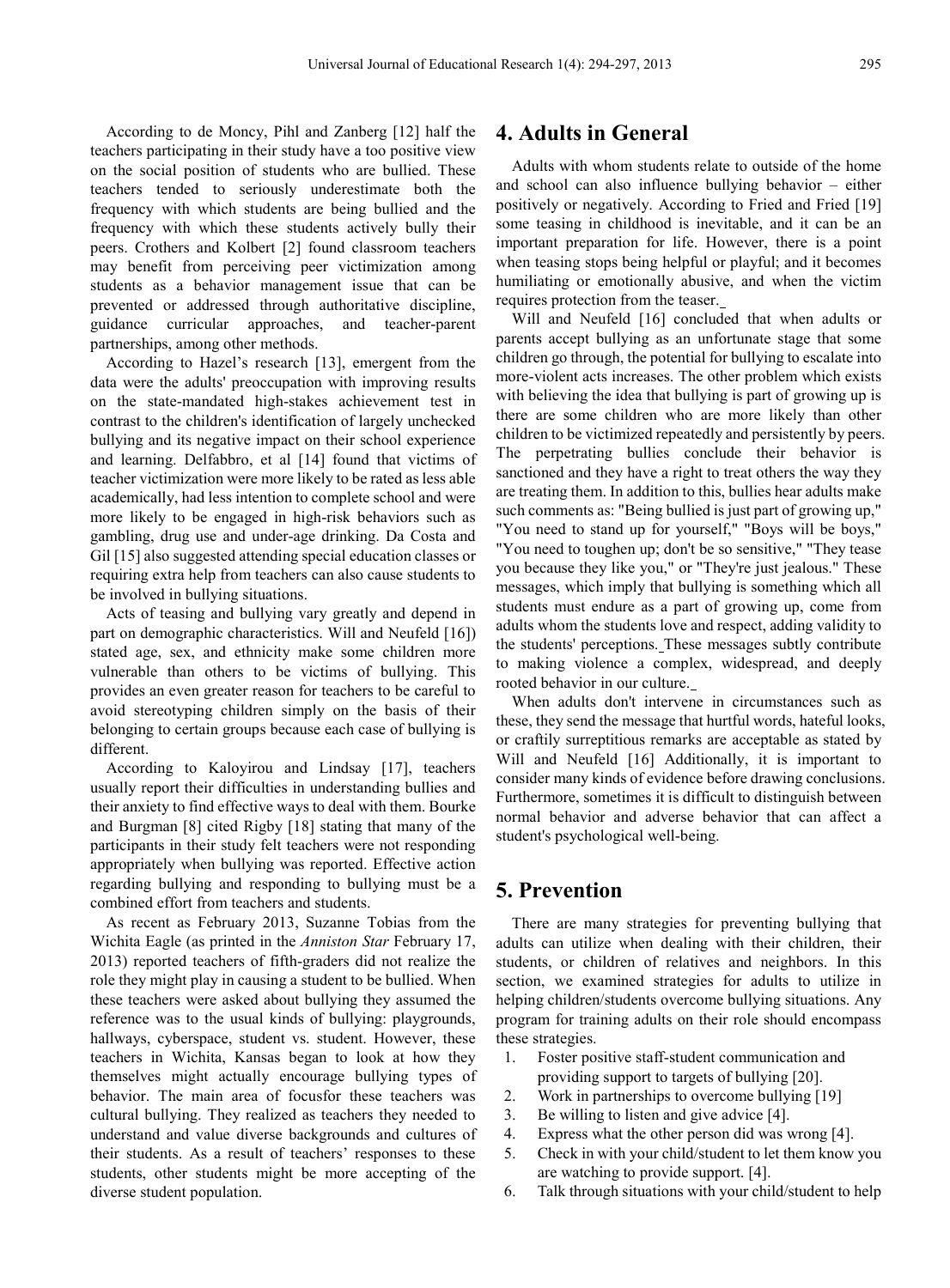them draw their own conclusions [4].

- 7. Do not ignore what is happening to your child/student telling them to stop tattling, solve their own problems, or make them feel as if they are acting in a way to invite bullying [4].
- 8. Encourage your child/student to confide in you [21].
- 9. Help your child to appear more confident and well groomed [21].
- 10. Ask your child to repeat/reenact previous incidences of bullying and brainstorm with your child acceptable responses [21].
- 11. Talk to children about what they do at school and online and keep tabs on their computer work [21].
- 12. Keep the computer in a high-traffic area. Limit a child's access to cell phones and computers. In most cases, any student in elementary school is too young [21].
- 13. Ensure your children are not putting personal information like addresses, phone numbers and birthdates online and avoid using provocative screen names [21].
- 14. Talk to teachers and school staff if it seems your child is a bully or being bullied [21].

#### **5.1. Teachers Underestimate Bullying**

Rose, Monda-Amaya, and Espelage [10] stated it is important that teachers do not underestimate the severity of perpetration that is reported or observed. Recognition of verbal and passive bullying will help to reduce further incidents. Students will benefit from social skills education and the development of self confidence. Proactive school intervention programs can assist in building student confidence, and reducing the occurrence of bullying behaviors. Schools will benefit from utilizing multiple resources to confront the issue. Mental health professionals may assist in teaching conflict resolution and dealing with issues the general classroom teacher is not prepared to handle or respond to appropriately. Glasgow and Whitney [23] published *What Successful Schools Do to Involve Families: 55 Partnership Strategies* to help educators bridge the gap between school and home by providing: (1) solidly researched strategies with relevant how-to applications, tips, precautions, and additional resources; (2) strategies for reaching out to nonmainstream or nontraditional families; (3) a chapter on the role of nonparental caregivers; and (4) proven methods for including families in discussions about homework, literacy, mathematics, and students with special needs.

Waasdorp, et al [3] concluded that although many bullying prevention programs aim to involve multiple partners, few studies have examined perceptual differences regarding peer victimization and the broader bullying climate among students, staff, and parents.

#### **5.2. A Remedy for Underestimation**

Specifically, teachers can do the following:

1. Be an informed consumer of antibullying curriculums. Anti- bullying interventions can be successful, but there are significant caveats. "Some bullies would benefit from services that go beyond bullying-reduction programs. Some programs work well in Europe, but not as well in the United States. Most antibullying programs have not been rigorously evaluated, so be an informed consumer when investigating claims of success. Even with a well-developed anti- bullying curriculum, understanding students' relationships at your school is crucial [22].

2. "Remember that bullying is also a problem of values. Implement an intellectually challenging character education or socio-emotional learning curriculum. Teach students how to achieve their goals by being assertive rather than aggressive. Always resolve conflicts with civility among and between staff and students. Involve families." [22]

3. "Ask students about bullying**.** Survey students regularly on whether they are being harassed or have witnessed harassment. Make it easier for students to come to an adult in the school to talk about harassment by building staffstudent relationships, having suggestion boxes where students can provide input anonymously, or administering school-wide surveys in which students can report ,confidentially on peers who bully and on the children whom they harass. Consider what bullying accomplishes for a bully. Does the bully want to gain status? Does the bully use aggression to control others?" [22]

4. "Ask students about their relationships. Bullying is a destructive, asymmetric relationship. Know whom students hang out with, who their friends are, and whom they dislike. Know whom students perceive to be popular and unpopular. Connect with students who have no friends. School staff members vary widely in their knowledge of students' relationships and tend to under- estimate the level of aggression among peers."[22]

5. "Build democratic classroom and school climates. Identify student leaders who can encourage peers to stand against bullying. Assess whether student social norms are really against bullying. Train teachers to better understand and manage student social dynamics and handle aggression with clear, consistent consequences. Master teachers not only promote academic success, but also build relationships, trust, and a sense of' ommunity." [22]

# **6. Conclusion**

Without adult leadership and actions required to enforce any anti-bullying prevention/intervention program bullying will continue. Bullying is not self-regulating, it must have adult buy-in and emphasis.

Adults are the foundation of stopping bullying. Adults are the bed rock of bully prevention/intervention. They are instrumental in writing the program, training, enforcing the program and reinforcing the positive attitudes of the students